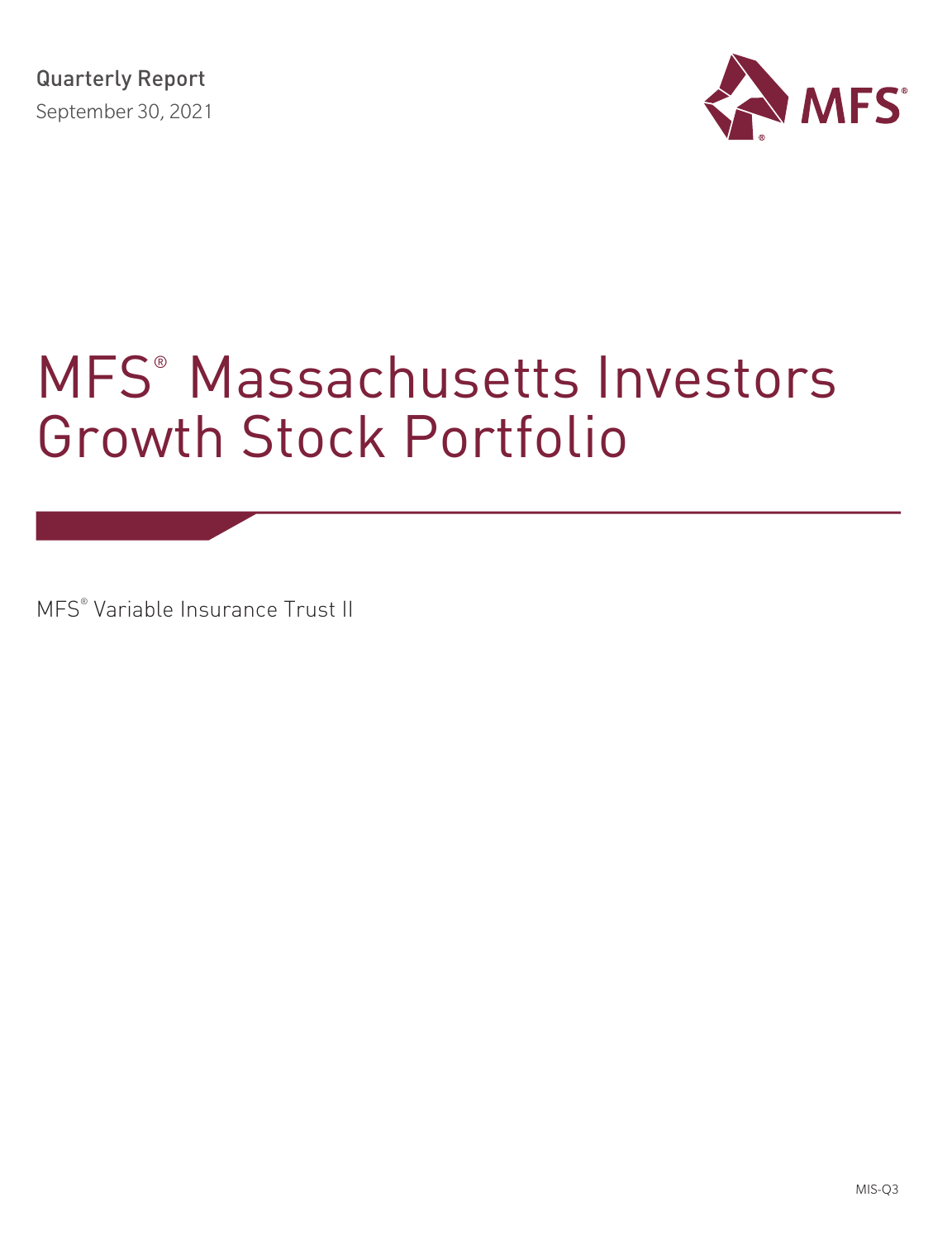## **PORTFOLIO OF INVESTMENTS**

9/30/21 (unaudited)

The Portfolio of Investments is a complete list of all securities owned by your fund. It is categorized by broad-based asset classes.

| <b>Issuer</b>                                                            | <b>Shares/Par</b>  | Value (\$)                    |
|--------------------------------------------------------------------------|--------------------|-------------------------------|
| Common Stocks - 99.6%                                                    |                    |                               |
| Apparel Manufacturers - 3.9%                                             |                    |                               |
| Adidas AG                                                                | 41,574             | \$<br>13,100,251              |
| LVMH Moet Hennessy Louis Vuitton SE                                      | 12,383             | 8,854,638                     |
| NIKE, Inc., "B"                                                          | 142,857            | 20,747,122                    |
|                                                                          |                    | \$<br>42,702,011              |
| Brokerage & Asset Managers - 2.7%                                        |                    |                               |
| Blackstone, Inc.                                                         | 66,332             | \$<br>7,717,065               |
| Charles Schwab Corp.                                                     | 312,122            | 22,734,966                    |
|                                                                          |                    | \$<br>30,452,031              |
| Business Services - 11.1%                                                |                    |                               |
| Accenture PLC, "A"                                                       | 141,014            | \$<br>45,113,199              |
| Cognizant Technology Solutions Corp., "A"                                | 106,072            | 7,871,603                     |
| Equifax, Inc.<br>Fidelity National Information Services, Inc.            | 55,914<br>154,846  | 14,169,726<br>18,841,661      |
| Fiserv, Inc. (a)                                                         | 233,348            | 25,318,258                    |
| Verisk Analytics, Inc., "A"                                              | 58,804             | 11,776,677                    |
|                                                                          |                    | \$<br>123,091,124             |
| Cable TV - 1.2%                                                          |                    |                               |
| Charter Communications, Inc., "A" (a)                                    | 18,504             | \$<br>13,462,770              |
|                                                                          |                    |                               |
| Computer Software - 11.2%                                                |                    |                               |
| Microsoft Corp.                                                          | 438,030            | \$<br>123,489,418             |
| Computer Software - Systems - 4.7%                                       |                    |                               |
| Apple, Inc.                                                              | 367,222            | \$<br>51,961,913              |
|                                                                          |                    |                               |
| Construction $-2.6%$                                                     |                    |                               |
| Otis Worldwide Corp.<br>Sherwin-Williams Co.                             | 163,626            | \$<br>13,463,147              |
|                                                                          | 55,717             | 15,585,717                    |
|                                                                          |                    | \$<br>29,048,864              |
| Consumer Products - 5.0%                                                 |                    |                               |
| Church & Dwight Co., Inc.                                                | 256,512            | \$<br>21,180,196              |
| Colgate-Palmolive Co.                                                    | 341,903            | 25,841,029                    |
| Estee Lauder Cos., Inc., "A"                                             | 28,687             | 8,604,092                     |
|                                                                          |                    | \$<br>55,625,317              |
| Electrical Equipment - 5.1%                                              |                    |                               |
| Amphenol Corp., "A"                                                      | 329,414            | \$<br>24,122,988              |
| Fortive Corp.<br>TE Connectivity Ltd.                                    | 233,088<br>118,973 | 16,449,020<br>16,325,475      |
|                                                                          |                    | \$<br>56,897,483              |
| Electronics - 3.0%                                                       |                    |                               |
|                                                                          |                    |                               |
| Analog Devices, Inc.<br>Taiwan Semiconductor Manufacturing Co. Ltd., ADR | 72,864<br>72,986   | \$<br>12,203,263<br>8,148,887 |
| Texas Instruments, Inc.                                                  | 66,507             | 12,783,310                    |
|                                                                          |                    | \$<br>33,135,460              |
| Food & Beverages - 1.7%                                                  |                    |                               |
| PepsiCo, Inc.                                                            | 125,676            | \$<br>18,902,927              |
| General Merchandise - 1.7%                                               |                    |                               |
| Dollarama, Inc.                                                          |                    | \$<br>18,368,768              |
|                                                                          | 423,478            |                               |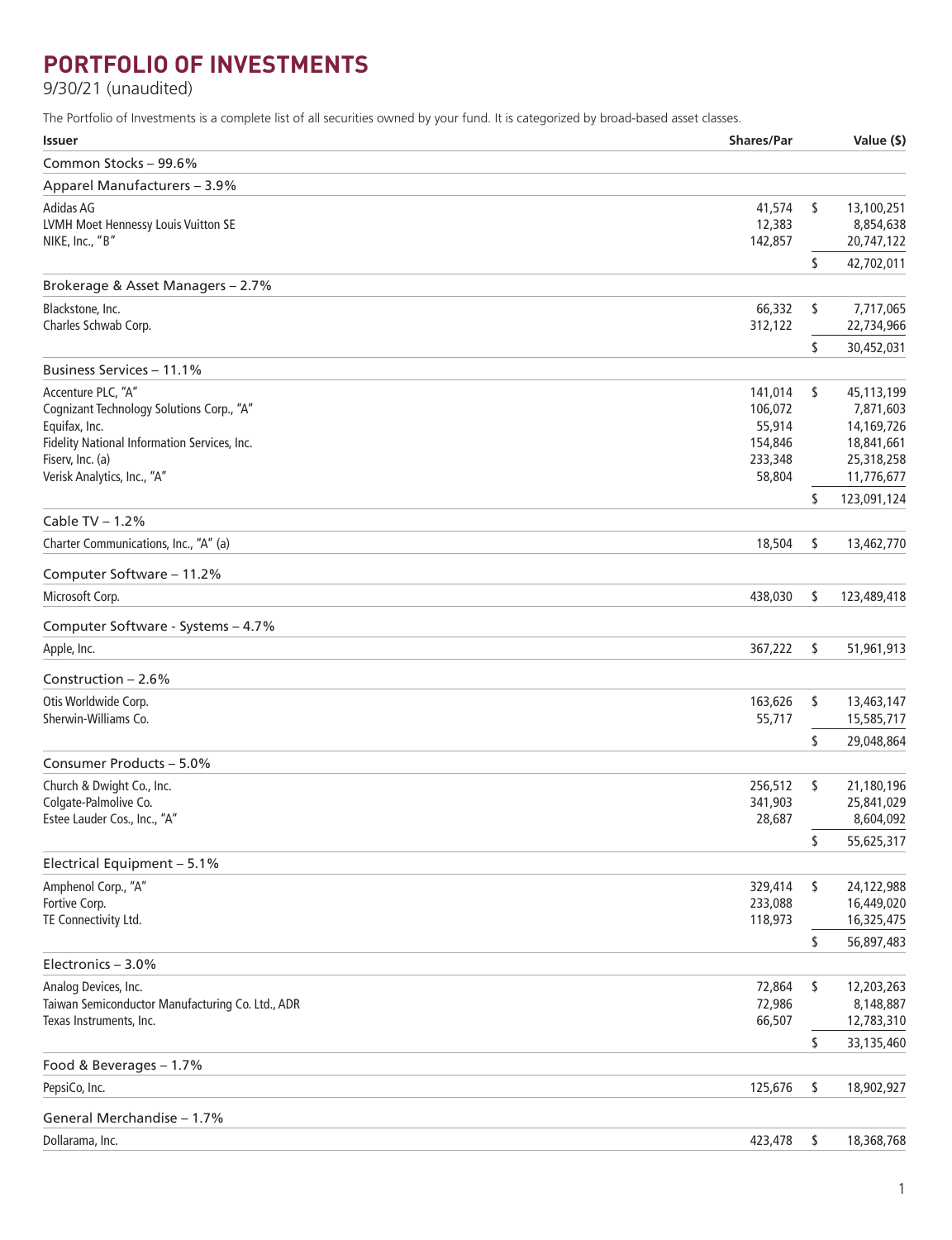*Portfolio of Investments (unaudited) – continued*

| <b>Issuer</b>                                 | <b>Shares/Par</b> | Value (\$)        |
|-----------------------------------------------|-------------------|-------------------|
| Common Stocks - continued                     |                   |                   |
| Health Maintenance Organizations - 0.8%       |                   |                   |
| Cigna Corp.                                   | 42,959            | \$<br>8,598,673   |
| Insurance $-4.2%$                             |                   |                   |
| Aon PLC                                       | 98,083            | \$<br>28,029,179  |
| Marsh & McLennan Cos., Inc.                   | 118,223           | 17,902,509        |
|                                               |                   | \$<br>45,931,688  |
| Internet $-11.0%$                             |                   |                   |
| Alibaba Group Holding Ltd. (a)                | 783,772           | \$<br>14,578,169  |
| Alphabet, Inc., "A" (a)                       | 36,041            | 96,356,334        |
| Tencent Holdings Ltd.                         | 180,900           | 10,606,930        |
|                                               |                   | \$<br>121,541,433 |
| Leisure & Toys - 2.0%                         |                   |                   |
| Electronic Arts, Inc.                         | 159,692           | \$<br>22,716,187  |
| Medical & Health Technology & Services - 1.4% |                   |                   |
| ICON PLC (a)                                  | 57,995            | \$<br>15,195,850  |
| Medical Equipment - 13.5%                     |                   |                   |
| <b>Abbott Laboratories</b>                    | 90,541            | \$<br>10,695,608  |
| Agilent Technologies, Inc.                    | 60,171            | 9,478,738         |
| Becton, Dickinson and Co.                     | 75,693            | 18,606,853        |
| Boston Scientific Corp. (a)                   | 621,270           | 26,956,905        |
| Danaher Corp.                                 | 61,817            | 18,819,567        |
| <b>Medtronic PLC</b>                          | 84,626            | 10,607,869        |
| <b>STERIS PLC</b>                             | 57,977            | 11,843,542        |
| Stryker Corp.                                 | 78,844            | 20,792,740        |
| Thermo Fisher Scientific, Inc.                | 37,442            | 21,391,738        |
|                                               |                   | \$<br>149,193,560 |
| Other Banks & Diversified Financials - 5.0%   |                   |                   |
| Mastercard, Inc., "A"                         | 35,263            | \$<br>12,260,240  |
| Moody's Corp.                                 | 33,344            | 11,840,788        |
| Visa, Inc., "A"                               | 140,713           | 31,343,820        |
|                                               |                   | \$<br>55,444,848  |
| Pharmaceuticals - 0.4%                        |                   |                   |
| Roche Holding AG                              | 10,862            | \$<br>3,963,584   |
| Railroad & Shipping - 1.2%                    |                   |                   |
| Union Pacific Corp.                           | 65,409            | \$<br>12,820,818  |
| Restaurants - 1.3%                            |                   |                   |
| Starbucks Corp.                               | 130,038           | \$<br>14,344,492  |
| Specialty Stores - 2.3%                       |                   |                   |
| Ross Stores, Inc.                             | 132,155           | \$<br>14,385,072  |
| TJX Cos., Inc.                                | 164,822           | 10,874,955        |
|                                               |                   | \$<br>25,260,027  |
| Telecommunications - Wireless - 2.0%          |                   |                   |
| American Tower Corp., REIT                    | 83,152            | \$<br>22,069,372  |
| Utilities - Electric Power - 0.6%             |                   |                   |
| Xcel Energy, Inc.                             | 104,582           | \$<br>6,536,375   |
| <b>Total Common Stocks</b>                    |                   | \$1,100,754,993   |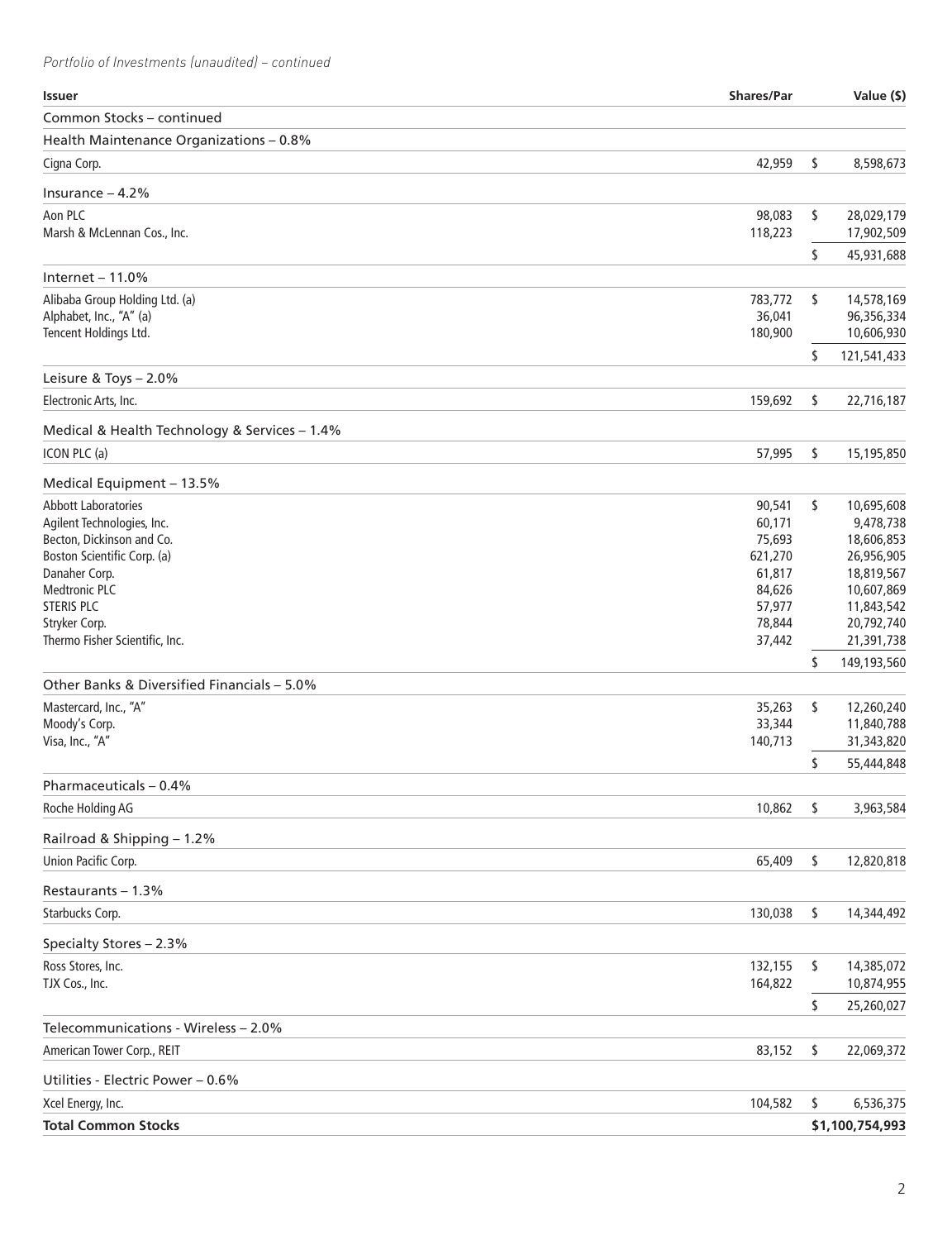| <b>Issuer</b>                                       | <b>Shares/Par</b> | Value (\$)      |
|-----------------------------------------------------|-------------------|-----------------|
| Investment Companies (h) – 0.5%                     |                   |                 |
| Money Market Funds - 0.5%                           |                   |                 |
| MFS Institutional Money Market Portfolio, 0.04% (v) | 5,198,891         | 5,198,891       |
| Other Assets, Less Liabilities - (0.1)%             |                   | (1,089,613)     |
| <b>Net Assets - 100.0%</b>                          |                   | \$1,104,864,271 |

(a) Non-income producing security.

(h) An affiliated issuer, which may be considered one in which the fund owns 5% or more of the outstanding voting securities, or a company which is under common control. At period end, the aggregate values of the fund's investments in affiliated issuers and in unaffiliated issuers were \$5,198,891 and \$1,100,754,993, respectively.

(v) Affiliated issuer that is available only to investment companies managed by MFS. The rate quoted for the MFS Institutional Money Market Portfolio is the annualized seven-day yield of the fund at period end.

The following abbreviations are used in this report and are defined:

ADR American Depositary Receipt

REIT Real Estate Investment Trust

See attached supplemental information. For more information see notes to financial statements as disclosed in the most recent semiannual or annual report.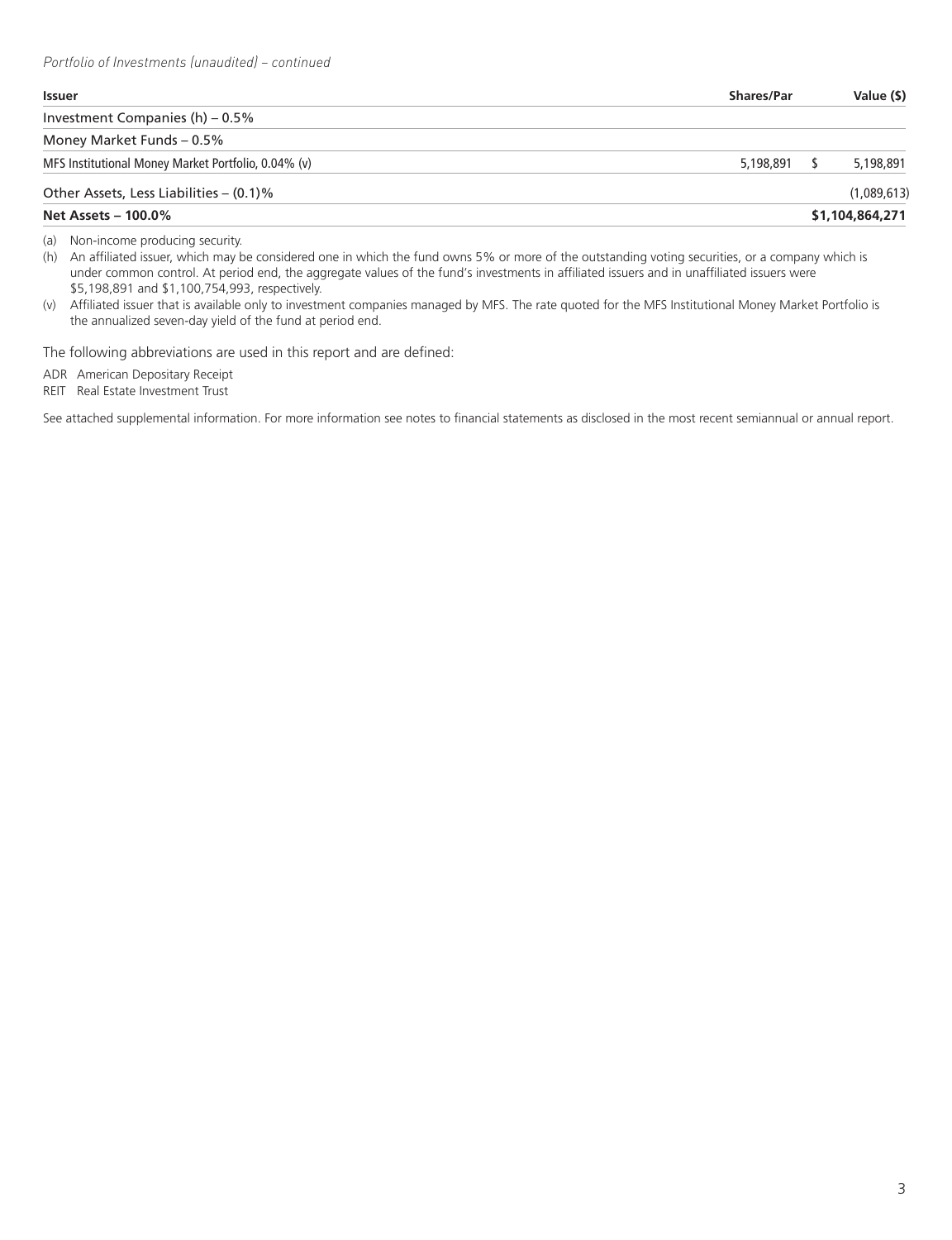## **Supplemental Information**

9/30/21 (unaudited)

The fund is an investment company and accordingly follows the investment company accounting and reporting guidance of the Financial Accounting Standards Board (FASB) Accounting Standards Codification Topic 946 Financial Services - Investment Companies.

### **(1) Investment Valuations**

Equity securities, including restricted equity securities, are generally valued at the last sale or official closing price on their primary market or exchange as provided by a third-party pricing service. Equity securities, for which there were no sales reported that day, are generally valued at the last quoted daily bid quotation on their primary market or exchange as provided by a third-party pricing service. Short-term instruments with a maturity at issuance of 60 days or less may be valued at amortized cost, which approximates market value. Open-end investment companies are generally valued at net asset value per share. Securities and other assets generally valued on the basis of information from a third-party pricing service may also be valued at a broker/dealer bid quotation. In determining values, third-party pricing services can utilize both transaction data and market information such as yield, quality, coupon rate, maturity, type of issue, trading characteristics, and other market data. The values of foreign securities and other assets and liabilities expressed in foreign currencies are converted to U.S. dollars using the mean of bid and asked prices for rates provided by a third-party pricing service.

The Board of Trustees has delegated primary responsibility for determining or causing to be determined the value of the fund's investments (including any fair valuation) to the adviser pursuant to valuation policies and procedures approved by the Board. If the adviser determines that reliable market quotations are not readily available, investments are valued at fair value as determined in good faith by the adviser in accordance with such procedures under the oversight of the Board of Trustees. Under the fund's valuation policies and procedures, market quotations are not considered to be readily available for most types of debt instruments and floating rate loans and many types of derivatives. These investments are generally valued at fair value based on information from third-party pricing services. In addition, investments may be valued at fair value if the adviser determines that an investment's value has been materially affected by events occurring after the close of the exchange or market on which the investment is principally traded (such as foreign exchange or market) and prior to the determination of the fund's net asset value, or after the halt of trading of a specific security where trading does not resume prior to the close of the exchange or market on which the security is principally traded. Events that occur after foreign markets close (such as developments in foreign markets and significant movements in the U.S. markets) and prior to the determination of the fund's net asset value may be deemed to have a material effect on the value of securities traded in foreign markets. Accordingly, the fund's foreign equity securities may often be valued at fair value. The adviser generally relies on third-party pricing services or other information (such as the correlation with price movements of similar securities in the same or other markets; the type, cost and investment characteristics of the security; the business and financial condition of the issuer; and trading and other market data) to assist in determining whether to fair value and at what value to fair value an investment. The value of an investment for purposes of calculating the fund's net asset value can differ depending on the source and method used to determine value. When fair valuation is used, the value of an investment used to determine the fund's net asset value may differ from quoted or published prices for the same investment. There can be no assurance that the fund could obtain the fair value assigned to an investment if it were to sell the investment at the same time at which the fund determines its net asset value per share.

Various inputs are used in determining the value of the fund's assets or liabilities. These inputs are categorized into three broad levels. In certain cases, the inputs used to measure fair value may fall into different levels of the fair value hierarchy. In such cases, an investment's level within the fair value hierarchy is based on the lowest level of input that is significant to the fair value measurement. The fund's assessment of the significance of a particular input to the fair value measurement in its entirety requires judgment, and considers factors specific to the investment. Level 1 includes unadjusted quoted prices in active markets for identical assets or liabilities. Level 2 includes other significant observable market-based inputs (including quoted prices for similar securities, interest rates, prepayment speed, and credit risk). Level 3 includes unobservable inputs, which may include the adviser's own assumptions in determining the fair value of investments. The following is a summary of the levels used as of September 30, 2021 in valuing the fund's assets or liabilities:

| <b>Financial Instruments</b> | Level 1         | Level <sub>2</sub> | Level 3 | <b>Total</b>    |
|------------------------------|-----------------|--------------------|---------|-----------------|
| <b>Equity Securities:</b>    |                 |                    |         |                 |
| <b>United States</b>         | \$1,007,937,916 | $S-$               | s—      | \$1,007,937,916 |
| China                        |                 | 25,185,099         |         | 25,185,099      |
| Canada                       | 18,368,768      |                    |         | 18,368,768      |
| Ireland                      | 15,195,850      |                    |         | 15,195,850      |
| Germany                      |                 | 13,100,251         |         | 13,100,251      |
| France                       |                 | 8,854,638          |         | 8,854,638       |
| Taiwan                       | 8,148,887       |                    |         | 8,148,887       |
| Switzerland                  |                 | 3,963,584          |         | 3,963,584       |
| <b>Mutual Funds</b>          | 5,198,891       |                    |         | 5,198,891       |
| Total                        | \$1,054,850,312 | \$51,103,572       |         | \$1,105,953,884 |

For further information regarding security characteristics, see the Portfolio of Investments.